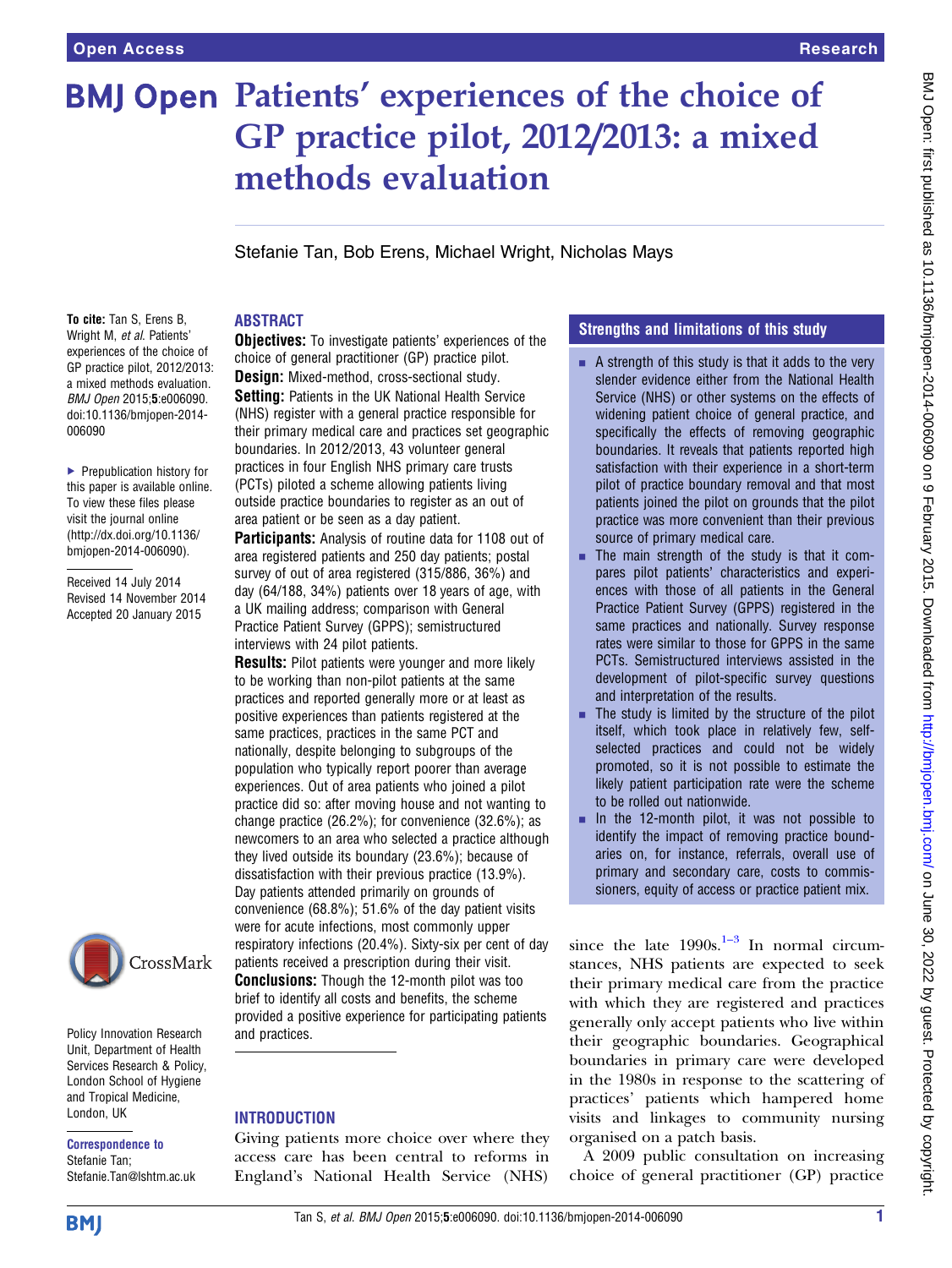found that 18% of respondents were likely to register with a different practice within their local area (ie, register with a practice outside their current practice's boundary) if the option to do so was available. $4$  From 2012, general practices have been able to register patients that live beyond their 'normal' practice boundary as 'outer boundary' or 'fringe' list patients. However, practices are required to provide all care, including home visits, to these patients. $5$  In other circumstances outside the pilot, practices have the discretion to allow any patient to register, but may choose not to offer services such as home visits to distant patients.

As part of the Coalition government's pledge to increase patient choice and improve access, a 12-month choice of GP practice pilot was implemented in four primary care trusts (PCTs) from April 2012 to March 2013. The pilot allowed patients to either register at a volunteer practice as an out of area patient, with access to all primary medical services, except home visits or to see a GP or nurse as a day patient at a volunteer practice, for routine or non-urgent care, while remaining registered with their current GP practice.<sup>[6](#page-6-0)</sup> Unlike the 'outer boundary policy', home visits for out of area registered patients were to be provided by the home PCT. The pilot did not alter the existing arrangements for providing GP care to Temporary Residents or those requiring 'Immediate and Necessary' care. However, access was intended to differ in the pilot in that day patients were not required to show that they were living temporarily in the area and did not necessarily need to present with 'immediate and necessary' needs for care. In the case of out of area patients, the practice had access to patients' usual electronic records, but this was not so for day patients (information on whose visits were expected to be shared with the patients' registered practice). Participating practices were paid a £12.93 fee for each day patient visit. When an out of area patient registered with a pilot practice, the global sum funding for that patient was transferred to the pilot practice for the following year or the next payment period.

The pilot was intended to improve access for people such as workers finding it difficult to visit their regular practice during working hours, long-haul commuters or those wishing to register at another location (eg, near a family member). Very little is known of the consequences of removing or flexing practice boundaries. This paper describes patients' self-reported experiences of being an out of area patient or a day patient, drawn from the wider evaluation of the choice of GP practice pilot.[7](#page-6-0)

## **METHODS**

#### Routine data

Basic quantitative profile data were collected for all 1358 (1108 out of area registered patients and 250 day patients) patients who used the pilot between April 2012 and March 2013. For out of area patients, limited administrative

information was available through the National Health Authority Information System (NHAIS, now Connecting for Health) on age, gender, new practice code and the first 3–4 digits of the patient's home address post code. It was not feasible given the short duration of the pilot to negotiate permission to extract clinical data on out of area patients' use of their new practices from practice computer systems. For day patients, clinical data were available on the number of visits, along with the reason and consequence of each since all day patient visits were separately recorded and transmitted to the PCT for payment purposes. The local area team removed all identifiable information from the day patient visit forms before sharing it with the research team.

## Interviews with patients

Semistructured telephone interviews were undertaken with 18 out of area registered patients and six day patients chosen, as far as possible, for maximum variation in terms of age and occupation, in order to explore why patients used the pilot scheme, their experiences and the perceived benefits and drawbacks of the scheme. Written informed consent was obtained based on a project evaluation information sheet for all patients interviewed. All interviews were recorded and transcribed. Transcripts were analysed thematically and coded in NVivo V.10.

## Patient survey

We conducted a postal survey of all day (64/188, 34% response rate) and out of area registered (315/886, 36%) patients aged 18 years and over and with a permanent address in the UK. Out of 1358 pilot patients, 284 pilot patients were not included in the survey, of these, 260 were aged under 18 (n=222 for out of area registered patients and n=38 for day patients) and 24 day patients did not have an available UK address. Pilot patients under 18 years were excluded because the GPPS is only administered to adults aged 18 years and over. The patient survey questionnaire was modelled on that used for the national GPPS; [http://www.gp-patient.co.uk/](http://www.gp-patient.co.uk/questionnaires/) [questionnaires/](http://www.gp-patient.co.uk/questionnaires/)), and results were compared with GPPS results for year 7 wave 1 ( July–September 2012) for the same PCTs and practices. In order to account for varying probabilities of selection and differential non-response (eg, by age and sex), the GPPS results were weighted (by Ipsos MORI, the organisation that carries out the GPPS) to be representative of all registered patients (aged 18+ years) within a practice, a PCT and nationally [\(http://](http://www.gp-patient.co.uk/results/download/_y6q2/y6w2_AnnualTechnical.pdf) [www.gp-patient.co.uk/results/download/\\_y6q2/y6w2\\_](http://www.gp-patient.co.uk/results/download/_y6q2/y6w2_AnnualTechnical.pdf) [AnnualTechnical.pdf](http://www.gp-patient.co.uk/results/download/_y6q2/y6w2_AnnualTechnical.pdf) ). The data for the out of area registered patients were corrected for non-response and weighted so that the achieved sample matched the age distribution for all out of area patients aged 18+ years. Owing to small numbers, the day patient survey data were not weighted for non-response. Further details of the pilot patient survey methodology can be found in the full report of the evaluation<sup>7</sup> 8 ([http://www.piru.ac.uk/](http://www.piru.ac.uk/assets/files/General%20Practice%20Choice%20Pilot%20Evaluation.pdf)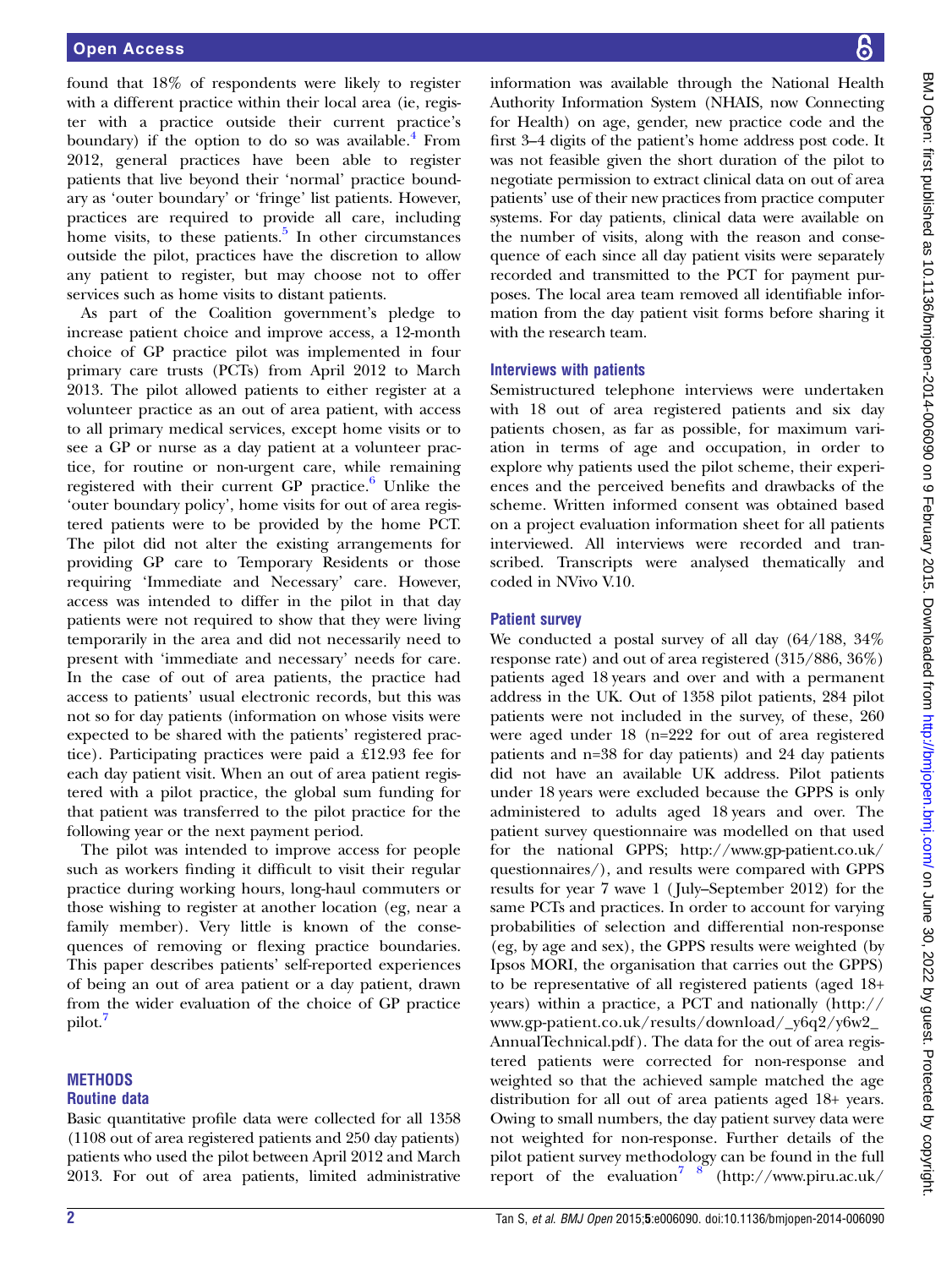assets/fi[les/General%20Practice%20Choice%20Pilot%](http://www.piru.ac.uk/assets/files/General%20Practice%20Choice%20Pilot%20Evaluation.pdf) [20Evaluation.pdf](http://www.piru.ac.uk/assets/files/General%20Practice%20Choice%20Pilot%20Evaluation.pdf) ).

The survey data were analysed using SPSS V.20. Descriptive statistics are presented in table 1. All differences between the pilot patients and GPPS highlighted in the Results are statistically significant at the 95% level.

## **Results**

#### Pilot practice characteristics

In the four PCTs, 43 general practices out of 269 eligible practices volunteered for the pilot (with 20/53 (38%) of practices in Westminster, 7/63 (11%) in Nottingham, 8/102 (8%) in Manchester and 8/51 (16%) in Salford). All participating practices were in urban areas. Pilot and non-pilot practices were similar in terms of list size, Quality and Outcome Framework (QOF) scores, and patient experiences and views in the GPPS (see the full report of the evaluation<sup> $78$ </sup> for further details about practice characteristics, list size and QOF score). There was no evidence that pilot practices were obviously 'better' practices.

## Pilot patient characteristics

A total of 1108 patients registered at a pilot practice away from the area where they lived, while 250 patients saw a GP or nurse as a day patient. The vast majority of

patients registered with, or attended, a pilot practice in Westminster, which accounted for 789/1108 (71%) of out of area registered patients and 196/250 (78%) of day patients, with the remaining 121/1108 (11%) and 52/250 (21%), respectively, in Nottingham, 114/1108 (10%) and 0/250 (0%), respectively, in Manchester and 84/1108 (8%) and 2/250 (1%), respectively, in Salford.

When compared to GPPS patients from the same practices, table 1 shows that out of area registered and day patients were much younger than other patients in the pilot practices (64.1% of out of area registered and 67.3% of day patients were aged 18–34 compared with 33.3% of GPPS patients in pilot practices). They were also more likely to be in full-time work (65.8% for out of area registered patients and 65.6% for day patients compared with 46.9% of GPPS patients in pilot practices). Among those in work, out of area registered and day patients tended to have a longer commute (66.2% and 60% respectively had a journey to work time of half an hour or more compared with 34.6% of GPPS patients in pilot practices).

Out of area registered patients were more likely to be in education (9.5% for out of area registered patients compared with 5.1% of GPPS patients in pilot practices) and less likely to be retired (3.1% out of area registered compared with 13.3% GPPS patients in pilot practices).

Table 1 Demographic and health characteristics of out of area registered and day patient survey respondents compared with all GPPS patients in pilot practices

| Base: aged 18+                                  | All GPPS* patients<br>in pilot practices, % | <b>All OoA registered</b><br>patients, % | All day<br>patients, % |
|-------------------------------------------------|---------------------------------------------|------------------------------------------|------------------------|
|                                                 |                                             |                                          |                        |
| Men                                             | 52.4                                        | 47.0                                     | 35.5                   |
| Women                                           | 47.6                                        | 53.0                                     | 64.5                   |
| Age                                             |                                             |                                          |                        |
| $18 - 34$                                       | 33.3                                        | 64.1                                     | 67.3                   |
| $35 - 54$                                       | 40.8                                        | 26.6                                     | 30.8                   |
| $55+$                                           | 25.9                                        | 9.2                                      | 1.9                    |
| Economic activity                               |                                             |                                          |                        |
| Full-time work                                  | 46.9                                        | 65.8                                     | 65.6                   |
| Part-time work                                  | 10.8                                        | 5.4                                      | 8.2                    |
| Full-time education                             | 5.1                                         | 9.5                                      | 8.2                    |
| Unemployed                                      | 9.7                                         | 9.0                                      | 6.6                    |
| Permanently sick                                | 6.7                                         | 1.4                                      |                        |
| Retired                                         | 13.3                                        | 3.1                                      | 8.2                    |
| Other activity                                  | 7.5                                         | 5.7                                      | 3.2                    |
| Journey time to work (for those in work)        |                                             |                                          |                        |
| Up to 30 min                                    | 57.9                                        | 30.5                                     | 40.0                   |
| 30 min or more                                  | 34.6                                        | 66.2                                     | 60.0                   |
| Live on site                                    | 7.5                                         | 3.3                                      |                        |
| Is a parent (dependent children under 16 years) | 23.6                                        | 10.1                                     | 13.1                   |
| Is an unpaid carer                              | 15.1                                        | 3.8                                      | 8.3                    |
| Has longstanding health condition               | 42.6                                        | 32.2                                     | 33.3                   |
| None of the listed medical conditions           | 5.1                                         | 67.9                                     | 57.7                   |
| Basest                                          | 4624                                        | 311                                      | 64                     |

\*GPPS uses year 7 data, July to September 2012.

GPPS, General Practice Patient Survey; OoA, out of area.

<sup>†</sup>Bases vary, bases shown are for gender.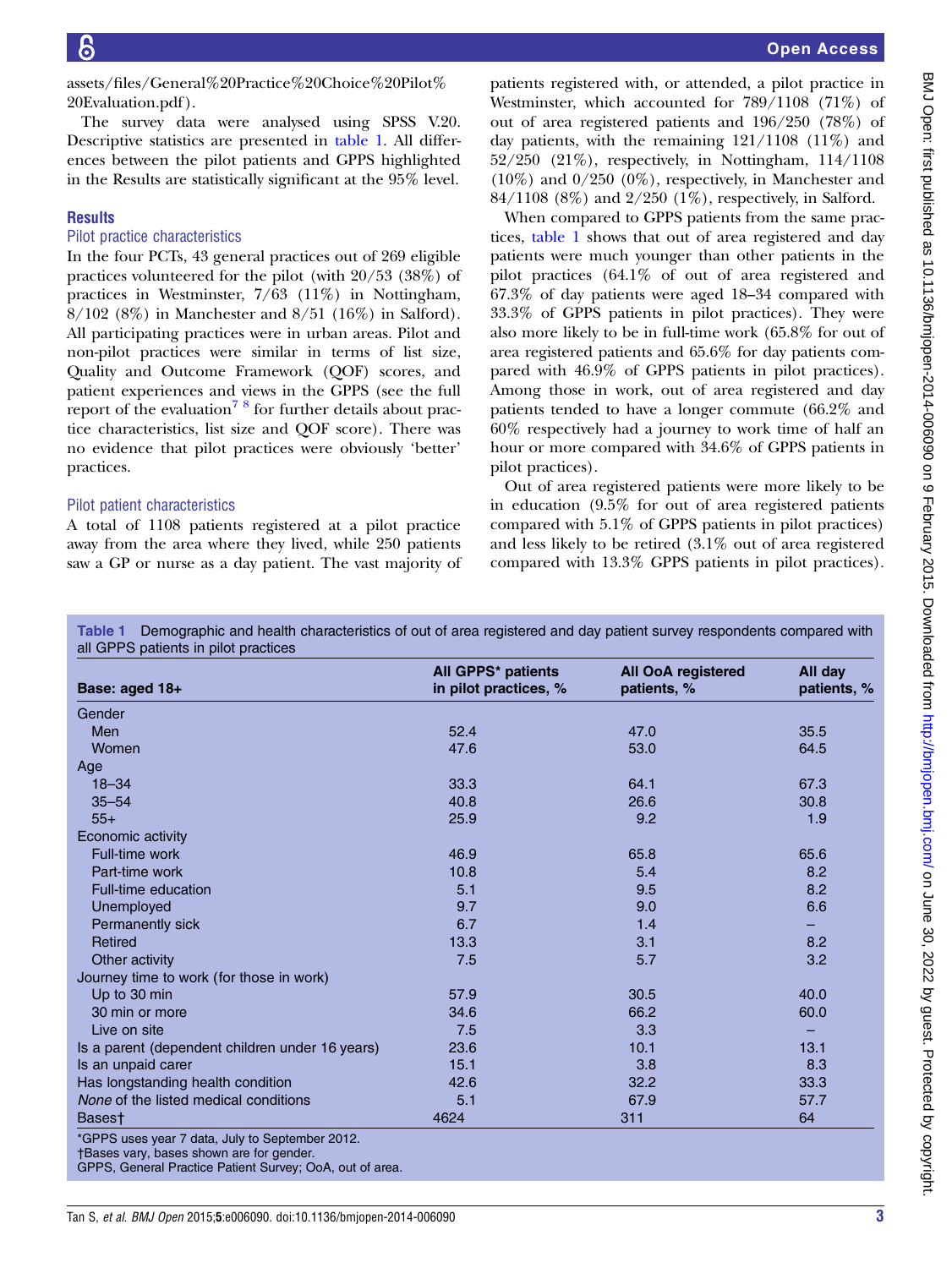Out of area registered patients were much less likely to have dependent children under 16 (10.1% compared with 23.6% of GPPS patients in pilot practices) or to be unpaid carers (3.8% compared with 15.1% of GPPS patients in pilot practices).

## Patients' reasons for taking part in the pilot

We identified four types of out of area registered patients based on two survey questions that asked their reasons for participating in the pilot and for choosing the particular practice they were now registered with (see<sup>[8](#page-6-0)</sup> for details of questions). About a quarter  $(26.2\%)$ had moved house and wished to stay with the same practice. About a quarter (23.6%) had recently moved into the area and had registered with a local practice despite being outside its catchment. Around a third (32.6%) chose their practice for convenience (eg, near their workplace); one such patient said the scheme was suitable "because this way, I don't have to take time off work to see my GP… now I can walk to the surgery within 10 min, it's extremely convenient" and "I can go and see my GP and be back at the office within half an hour, maybe 45 min…it is great for me, it is great for my employer" (patient interview, London). Some (13.9%) chose their practice because they were dissatisfied with their previous GP or sought services that their previous practice could not provide. (A small proportion of out of area registered patients could not be classified, mostly because of missing data  $(3.7\%)$ ). Box 1 presents two different patient profiles from the qualitative interviews.

We identified three types of day patients based on survey questions about the main reason they had visited as a day patient instead of visiting their registered practice, whether they had tried to make an appointment at their registered practice, and how the practice they had visited compared with their registered practice (see ref. [8](#page-6-0) for the questions). Day patients generally attended pilot practices because they were convenient (68.8%). The second type would have been more appropriately categorised as temporary residents or requiring 'Immediate and Necessary' care. Nearly one in five (18.8%) day patients fell into this type. This is consistent with qualitative interview findings that revealed some confusion among practices between the day patient option and existing provisions for urgent appointments in primary care. A small proportion of patients preferred a specific practice or a specific doctor (eg, if they had been registered at one practice before moving house and wanted to see their former GP while remaining registered with a local practice), received specialist care that their registered practice did not offer, or were not satisfied with the quality of care received at their registered practice (7.8%). One such day patient said the day patient option made seeing a GP easier as "the opening hours are good and the first time I went before work which was really useful—8 o'clock, I think, and the second time I went in, somebody saw me right away" (patient interview, Nottingham). A small percentage of

## **Box 1** Two out of area registered patient vignettes

Male, age 28 years, in full-time employment, with chronic depression. He has been registered with the same practice for 6 years. He was invited to enter the pilot after revealing that he had moved out of the catchment area. He has a history of depression and felt he benefitted from staying at a practice where "they could see by my mood, my state of mind, that [an antidepressant] wasn't working —in fact, having a stimulant antidepressant as opposed to a sedative antidepressant was probably causing me to be worse." He wished to stay with this practice because he was satisfied with the service received, "it's about the individual, rather than just being a number, rather than just being a bit of funding."

Female, age 40 years, in full-time employment, with multiple chronic conditions.

She joined the pilot after enquiring at a practice near her office. She felt "the doctors where I live [are] absolutely horrendous and it would take me days or weeks to get an appointment." She reported health complications related to multiple chronic conditions "because I've seen a different doctor every time when I kept going back because obviously you can't get to see the same doctor when you ring up for emergency appointments. All of them did different things. They said different things. And advised me differently as well what to do." She felt her new practice was much better because "the nurses are fantastic. The GP, she sorted me out right away… they really take their time with you as well. Nothing's rushed…"

day patients could not be classified due to missing data (4.7%). Most day patients (77%) had not tried to make an appointment at their registered practice before their visit. Box 2 provides a vignette from a day patient interview.

## Conditions for which day patients consulted a pilot practice

Half (51.6%) of the visits were for acute infections, most commonly upper respiratory infections (20.4%). Other acute conditions accounted for a further one in five (21.2%) day patient visits, followed by medication issues  $(7.6\%)$  and chronic conditions  $(5.2\%)$ . A relatively small percentage of visits did not require any treatment, or were to obtain reassurance or a second opinion (8.4%). This pattern of use contrasts markedly with the overall

# **Box 2** Day patient vignette

Male, age 33 years, in full-time employment, no chronic conditions. He learned about the pilot through his work and visited as a day patient for an acute infection. He found the service convenient because he could see a GP before, during or after work, in contrast to his registered GP, where he would need to take time off work or arrange to work at home because his train to work only ran during peak hours and it would be "a bit of a nightmare having to get back into work after doing something out of the ordinary." He felt the quality of service was comparable to his registered practice, but voiced concerns over data-sharing between the two practices, specifically "how are these GPs accessing my medical data to understand perhaps historic things that might aid in the resolution of a particular case diagnosis?"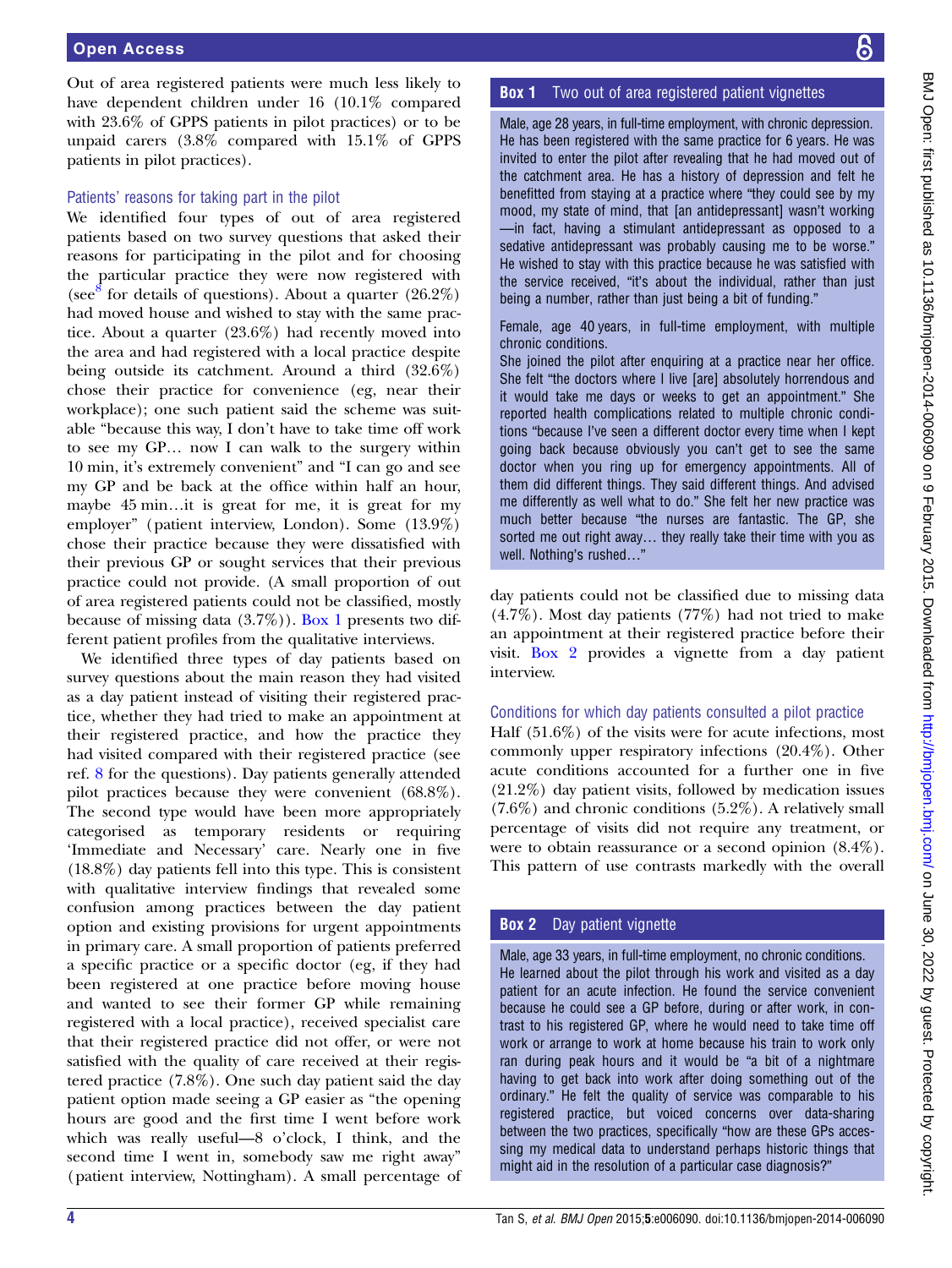pattern in general practice where around 80% of GP consultations are for ongoing or chronic conditions.<sup>[9](#page-6-0)</sup>

Two-thirds (66%) of day patients received a prescription during their visit. Referrals were less common, with only one in 10 (10.1%) day patients referred by the GP for tests or other services. Some referrals were for routine blood tests. Most referrals were for MRIs (for knee or back injuries) or physiotherapy; several day patients, many of whom presented in Westminster, used their private health insurance following a NHS GP referral.

## Out of area registered patient experiences compared with all GPPS patients in the same practices

Out of area registered patients were more likely than all GPPS patients in the same pilot practices to describe the overall experience of making an appointment and their most recent visit to their practice as 'very good' (47.1% and 57.3%, respectively, of out of area registered compared with 37.4% and 47.1%, respectively, of GPPS patients in pilot practices; see table 2). In general, out of area registered patients reported better experiences than non-pilot GPPS patients. This is notable given the much younger age profile of pilot patients and the wellsupported finding that younger patients tend to be more critical of their  $GP$  practice.<sup>[10](#page-6-0)</sup> They valued the quality of the service at their new practice and were happy with, and trusted, the care they received from GPs and nurses.

Patients who did not change practice held positive views of their GP practice and said the scheme had enabled them to stay with a practice that they trusted and which was sensitive to their health needs. Continuity

Table 2 Patient experience of the most recent GP appointment in the past 6 months and registered practice: views of registered and day patients compared with all GPPS patients in pilot practices

| <b>GPPS* and OoA registered patients</b>                        |                                               |                               |           |
|-----------------------------------------------------------------|-----------------------------------------------|-------------------------------|-----------|
| aged 18+, who saw/spoket to                                     |                                               |                               |           |
| GP/nurse in past 6 months, DPs<br>registered with a GP practice | <b>GPPS patients in</b><br>pilot practices, % | OoA registered<br>patients, % | DPs, %    |
|                                                                 |                                               |                               |           |
| Overall experience of making an appointment                     |                                               |                               |           |
| Very good                                                       | 37.4                                          | 47.1                          | 59.6      |
| Fairly good                                                     | 39.4                                          | 37.2                          | 27.7      |
| <b>Neither</b>                                                  | 13.6                                          | 8.0                           | 8.5       |
| Fairly poor                                                     | 6.5                                           | 5.5                           | 4.3       |
| Very poor                                                       | 3.1                                           | 2.2                           |           |
| How good was the GP at                                          |                                               |                               |           |
| Giving you enough time                                          |                                               |                               |           |
| Very good                                                       | 53.1                                          | 56.0                          | 63.6      |
| Good                                                            | 33.0                                          | 33.3                          | 30.3      |
| <b>Neither</b>                                                  | 9.1                                           | 5.4                           | 3.0       |
| Poor                                                            | 2.7                                           | 2.3                           | 3.0       |
| Very poor                                                       | 1.9                                           | 1.8                           |           |
| <b>NA</b>                                                       | 0.2                                           | 1.2                           |           |
| Treating you with care/concern                                  |                                               |                               |           |
| Very good                                                       | 51.6                                          | 59.3                          | 60.6      |
| Good                                                            | 32.2                                          | 29.4                          | 27.3      |
| <b>Neither</b>                                                  | 9.7                                           | 5.6                           | 12.1      |
| Poor                                                            | 3.4                                           | 3.1                           |           |
| Very poor                                                       | 2.3                                           | 1.9                           |           |
| <b>NA</b>                                                       | 0.7                                           | 0.8                           |           |
| Have confidence/trust in GP                                     |                                               |                               |           |
| <b>Definitely</b>                                               | 64.7                                          | 71.1                          | 63.6      |
| To some extent                                                  | 28.2                                          | 22.2                          | 30.3      |
| Not at all                                                      | 5.4                                           | 3.7                           | 3.0       |
| Do not know                                                     | 1.8                                           | 3.1                           | 3.0       |
| Overall experience of practice                                  |                                               |                               |           |
| Very good                                                       | 47.1                                          | 57.3                          | <b>NA</b> |
| Fairly good                                                     | 41.6                                          | 36.0                          | <b>NA</b> |
| <b>Neither</b>                                                  | 7.0                                           | 3.2                           | <b>NA</b> |
| Fairly poor                                                     | 3.3                                           | 1.0                           | <b>NA</b> |
| Very poor                                                       | 1.0                                           | 2.6                           | <b>NA</b> |
| Bases <sup>+</sup>                                              | 4624                                          | 307                           | 47        |

\*GPPS year 7, wave 1, July to September 2012.

†DPs were only asked if they saw a GP or nurse.

‡Bases vary, bases shown are for 'overall experience of making an appointment.'

DPs, day patients; GPPS, General Practice Patient Survey; GP, general practitioner; OoA, out of area; NA, not applicable.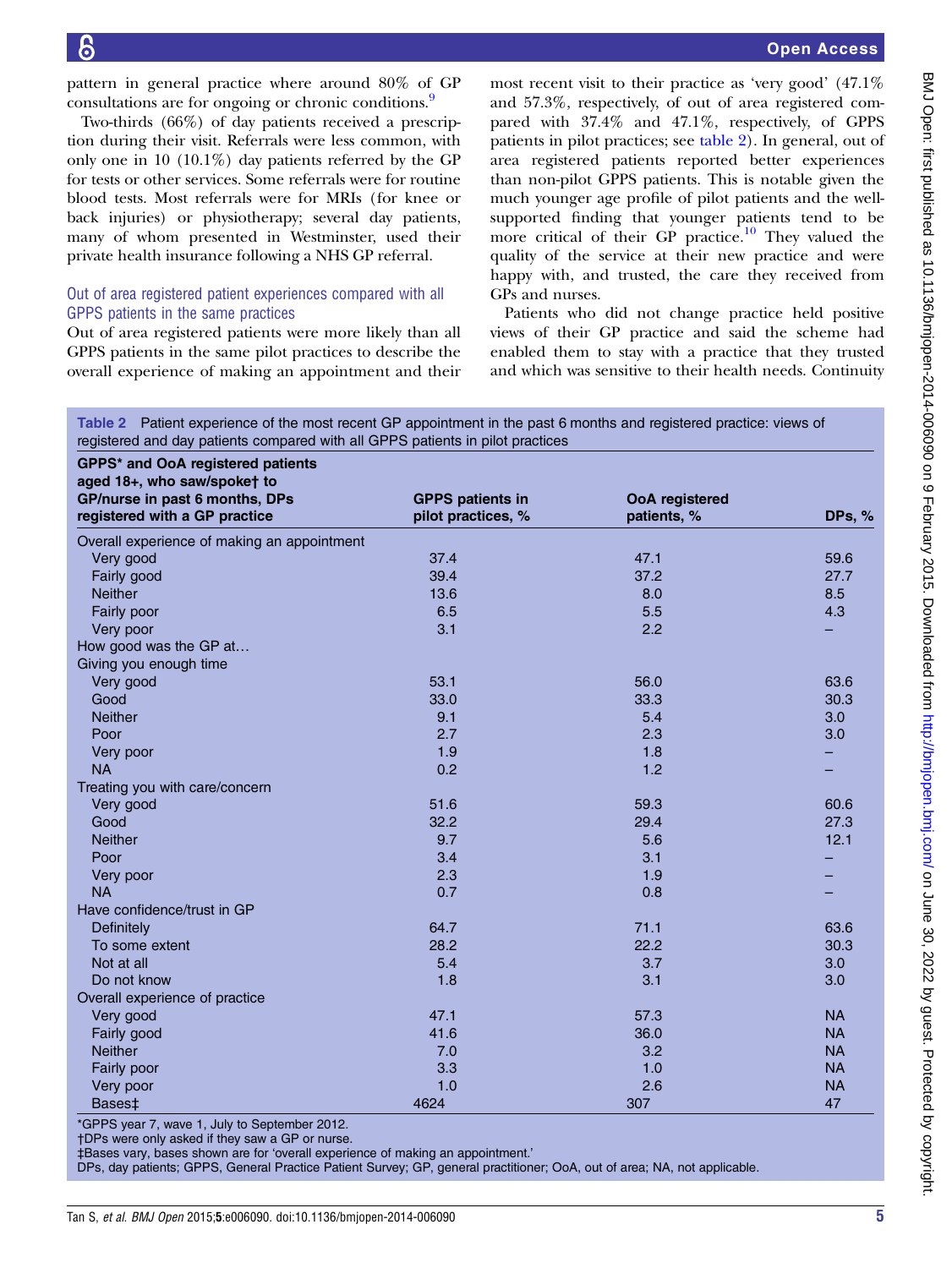of care was also important to those out of area patients who did not change practice and who had had a serious health incident, chronic condition, bereavement or major life transition.

Among those who had changed practice, three in five said their new practice was much (46.5%) or somewhat (14.5%) better than their previous one and one in four (23.8%) that it was about the same. Only a small minority said it was somewhat  $(3\%)$  or much  $(2.6\%)$  worse than their previous practice. One interviewee who was dissatisfied with her previous practice and who had a positive reason for choosing an out of area practice said the pilot gave "access to a good quality practice which I wouldn't have if I could only register with the practice near where I live" (patient interview, Nottingham).

#### Day patient experiences

Day patients were more likely than all GPPS patients in the same pilot practices to describe their overall experience of making an appointment as 'very good' (59.6% of day patients compared with 37.4% of GPPS patients in pilot practices). The majority of day patients viewed the practice they visited as a day patient to be comparable to  $(40\%)$ , or better than  $(34.6\%)$ , their registered practice. Only 9.1% thought it was worse than their registered practice. In the interviews, day patients explained that their decision to visit a practice as a day patient was not a reflection of dissatisfaction with the type or quality of service at their registered practice, or even the superiority of the practice they visited as a day patient (they had very limited knowledge of the practice they had visited as a day patient) as much as the fact that the practice they visited as a day patient had been more convenient.

#### **Discussion**

## Statement of the principal findings

The pilot attracted a relatively small proportion of practices in the four pilot PCTs. There was no evidence that these were better performing practices. About half of out of area registered patients had made a positive decision to change practice, with 32.6% choosing a practice for convenience and 13.9% moving because they were dissatisfied with their previous practice or attracted to some feature of the new practice. Of the rest, about a quarter joined the scheme because they chose to stay with a GP practice after moving out of the catchment area (26.2%), while another quarter had moved to the area but had selected a practice which they would not normally have been able to register with (23.6%). A few could not be classified due to missing data (3.7%). Over two-thirds of day patients joined the scheme for reasons of convenience (68.8%).

Participating patients were younger, more likely to be in work and had better self-reported health than other patients registered at the same practices. Despite these characteristics, out of area registered and day patients' assessments of their new practice and care were better than those reported nationally and in the same practices,

and they generally expressed positive views of the scheme. These positive views are not surprising given the high proportion of pilot patients who had either stayed with an existing GP after moving house (presumably because they were satisfied with the practice), or had left a practice they were dissatisfied with, or had chosen their new practice for a particular reason. These findings suggest that the pilot of removing practice boundaries was successful in improving patient experience, at least in the short term. It is unclear whether these positive experiences could be maintained in the longer term.

#### Strengths and limitations

The main strength of this study is the ability to compare pilot patients' characteristics and experiences with those of all patients in the GPPS registered in the same practices and nationally. Survey response rates were equivalent to those for GPPS in the same PCTs. Another strength is that the semistructured interviews helped identify additional questions to include in the survey and, afterwards, helped with the interpretation of the survey results.

However, there are several limitations to the study, primarily due to the form of the pilot. First, the practices and patients were relatively few, self-selected and predominantly within Westminster PCT. Second, the pilot was not able to be widely promoted so patients often first learned about the scheme when they approached a new practice or notified their registered practice that they had moved house. As a result, it is impossible to estimate the likely patient participation rate were it rolled out nationwide and advertised. Third, in the limited time of the Pilot, it was not possible to analyse the practices from which the pilot participants came. With a small number of patients coming from a large number of practices, it was not feasible to collect data about patient experience from the 'losing' practices. Fourth, we are unable to interview staff at non-participating practices to ascertain why many practices had chosen not to participate.

Finally, although patient experiences were largely positive, a 12-month pilot was insufficient to reveal the full range of possible adverse consequences of this programme. For example, it was not possible to identify the impact of removing practice boundaries on factors such as referrals, overall use of primary and secondary care, costs of information transfer or increased care coordination, equity of access or practice patient mix. For instance, only two interviewed patients left the scheme during the pilot, one because she moved house (over 50 miles from the practice) and the other because the pilot practice did not meet his healthcare needs.

#### Comparisons with existing literature

This is the first study on the removal of practice boundaries in the English NHS. Previous efforts to provide first contact care more conveniently, such as at NHS walk in centres, have tended to have high unit costs due to low take up and have tended to become additions rather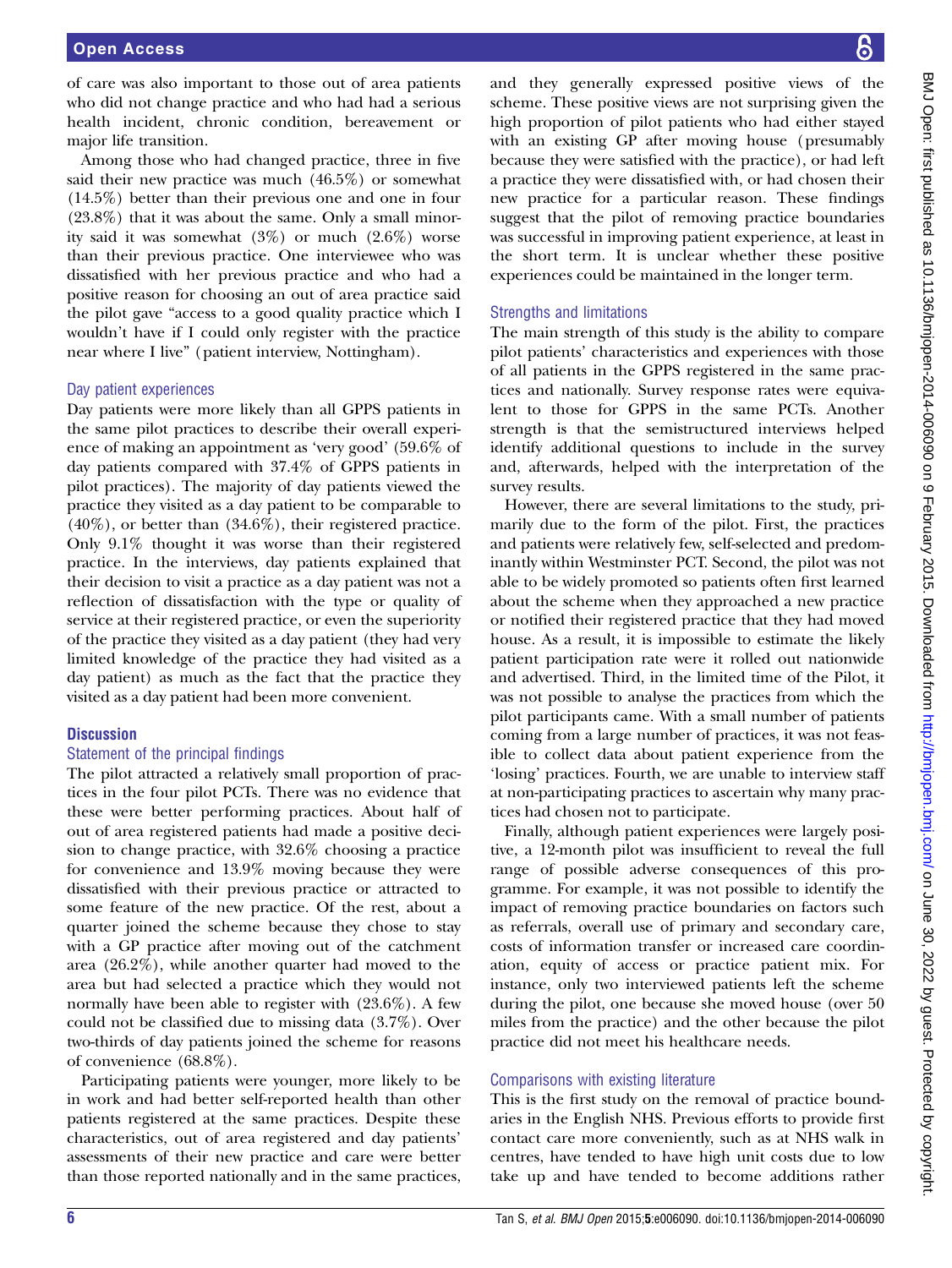<span id="page-6-0"></span>than substitutes for previous sources of care.<sup>3 11–13</sup> The current pilot did not appear to incur significant additional costs, $\frac{7}{7}$  primarily because it used existing practices, but demand was modest (at least in the short period of the pilot) and it was run for too short a period to identify any substitution effects.

The findings resonate with what is known about patient behaviour in the UK where patients appear to value continuity of care highly, particularly those with long-term conditions, and in discrete choice experiments, prioritise continuity of care over reduced waiting times or more convenient appointments.14 This is consistent with our findings that one-quarter of out of area registered patients entered the pilot to avoid changing practice. On the other hand, convenience does matter when waiting times lengthen<sup>[15](#page-7-0)</sup> and this appeared to be the main motivation for a third of out of area registered patients and two-thirds of day patients joining the scheme.

Nearly one in seven pilot patients chose out of area registration because they were dissatisfied with their previous practice. This is consistent with the limited UK evidence on voluntary disenrollment from general practices which suggests that the small minority of patients who leave their current GP practice without moving house are leaving practices with relatively low levels of patient satisfaction, especially in terms of the quality of doctor-patient communication.<sup>[16](#page-7-0)</sup>

#### Implications for research and practice

Since the pilot and its evaluation, NHS Employers, on behalf of NHS England, reached agreement with the British Medical Association (BMA), that all GP practices will be able to register patients outside their practice boundary on a voluntary basis in 2015. Practices are not obliged to provide home visiting for such patients and NHS England will be responsible for arranging in-hours urgent medical care for participating patients. The day patient option will not be provided.<sup>[17](#page-7-0)</sup> Given the small scale and limited duration of the pilot, the roll out should be accompanied by a longer term, fuller evaluation. It is possible that a range of drawbacks of the scheme will only emerge over a longer period (see<sup>18</sup> for a policy analysis on the impact of removing practice boundaries as one among a number of ways of improving access to urgent care in the English NHS). For example, when an out of area registered patient's circumstances change, how easily will they be able to find a practice near where they live? How easily will they be able to access urgent care near where they live while registered with a practice elsewhere? Could practices in commuter belts lose so many patients as to threaten their viability?

Acknowledgements The Policy Innovation Research Unit is funded by the Department of Health Policy Research Programme. The views expressed are those of the researchers alone and do not necessarily represent those of the Department of Health. The authors would like to thank BMJ Open's two reviewers (Rita Santos and Natasha Curry), as well as to Elizabeth Eastmure, Mylene Lagarde and Martin Roland, the other members of the team involved in the evaluation of the choice of GP practice pilot, for their advice and constructive criticism during the project.

Contributors ST and NM drafted the manuscript. ST was responsible for qualitative data collection. BE and ST were responsible for survey design and quantitative data analysis. Each of the authors was involved in data interpretation, critical review and refinement of the manuscript.

Funding This research was funded by the Policy Research Unit for Policy Innovation Research (102/0001), which is funded by the Department of Health Policy Research Programme.

Competing interests None.

Patient consent Obtained.

Ethics approval Ethical approval to undertake the study was granted by the Northern and Yorkshire Research Ethics Committee (REC reference 12/NE/ 0245) and the research ethics committee of the London School of Hygiene and Tropical Medicine. We obtained local research governance permission from each PCT we worked with.

Provenance and peer review Not commissioned; externally peer reviewed.

Data sharing statement No additional data are available.

**Open Access** This is an Open Access article distributed in accordance with the Creative Commons Attribution Non Commercial (CC BY-NC 4.0) license, which permits others to distribute, remix, adapt, build upon this work noncommercially, and license their derivative works on different terms, provided the original work is properly cited and the use is non-commercial. See: [http://](http://creativecommons.org/licenses/by-nc/4.0/) [creativecommons.org/licenses/by-nc/4.0/](http://creativecommons.org/licenses/by-nc/4.0/)

#### **REFERENCES**

- 1. Mays N, Dixon A, Jones L. Understanding New Labour's Market Reforms of the English NHS. London: King's Fund, 2011.
- 2. Darzi A, Britain G. NHS next stage review: interim report: COI for the Department of Health. London: Department of Health, 2007.
- Tan S, Mays N. Impact of initiatives to improve access to, and choice of, primary and urgent care in the England: a systematic review. [Health Policy](http://dx.doi.org/10.1016/j.healthpol.2014.07.011) 2014;118:304–15.
- Department of Health. Your choice of GP practice: a consultation on how to enable people to register with the GP practice of their choice. London: Department of Health, 2010.
- 5. Department of Health. Choice of GP practice: guidance for all PCTs—covering outer boundaries, open and closed lists and aspects of the patient choice scheme. London: Department of Health, 2012.
- 6. Department of Health. Choice of GP practice: the patient choice scheme. Secondary choice of GP practice: the patient choice scheme. London: Department of Health, 2012.
- 7. Mays N, Eastmure E, Erens B, et al. Evaluation of the choice of GP practice pilot, 2012–13: final report. Secondary Evaluation of the choice of GP practice pilot, 2012–13: final report. London: Policy Innovation Research Unit, 2014. [http://www.piru.ac.uk/assets/files/](http://www.piru.ac.uk/assets/files/General%20Practice%20Choice%20Pilot%20Evaluation.pdf) [General%20Practice%20Choice%20Pilot%20Evaluation.pdf](http://www.piru.ac.uk/assets/files/General%20Practice%20Choice%20Pilot%20Evaluation.pdf)
- 8. Mays N, Eastmure E, Erens B, et al. Evaluation of the choice of GP practice pilot, 2012–13: final report, appendices. Secondary Evaluation of the choice of GP practice pilot, 2012–13: final report, appendices. London: Policy Innovation Research Unit, 2014. [http://www.piru.ac.uk/assets/files/GP%20Choice%20Pilot%](http://www.piru.ac.uk/assets/files/GP%20Choice%20Pilot%20Evaluation-Appendices.pdf) [20Evaluation-Appendices.pdf](http://www.piru.ac.uk/assets/files/GP%20Choice%20Pilot%20Evaluation-Appendices.pdf)
- Wilson T, Buck D, Ham C. Rising to the challenge: will the NHS support people with long term conditions? **[BMJ](http://dx.doi.org/10.1136/bmj.330.7492.657)** 2005;330:657–61.
- 10. Kontopantelis E, Roland M, Reeves D. Patient experience of access to primary care: identification of predictors in a national patient survey. **[BMC Fam Pract](http://dx.doi.org/10.1186/1471-2296-11-61) 2010**;11:61.
- 11. Coleman A, Checkland K, McDermott I, et al. The limits of market-based reforms in the NHS: the case of alternative providers in primary care. [BMC Health Serv Res](http://dx.doi.org/10.1186/1472-6963-13-S1-S3) 2013;13(Suppl 1):S3.
- 12. O'Cathain A, Coster J, Salisbury C, et al. Do walk-in centres for commuters work? A mixed methods evaluation. [Br J Gen Pract](http://dx.doi.org/10.3399/bjgp09X473150) 2009;59:e383.
- 13. Coster J, O'Cathain A, Nicholl J, et al. User satisfaction with commuter walk-in centres. [Br J Gen Pract](http://dx.doi.org/10.3399/bjgp09X473169) 2009;59:e390.
- 14. Cheraghi-Sohi S, Hole AR, Mead N, et al. What patients want from primary care consultations: a discrete choice experiment to identify patients' priorities. [Ann Fam Med](http://dx.doi.org/10.1370/afm.816) 2008;6:107-15.